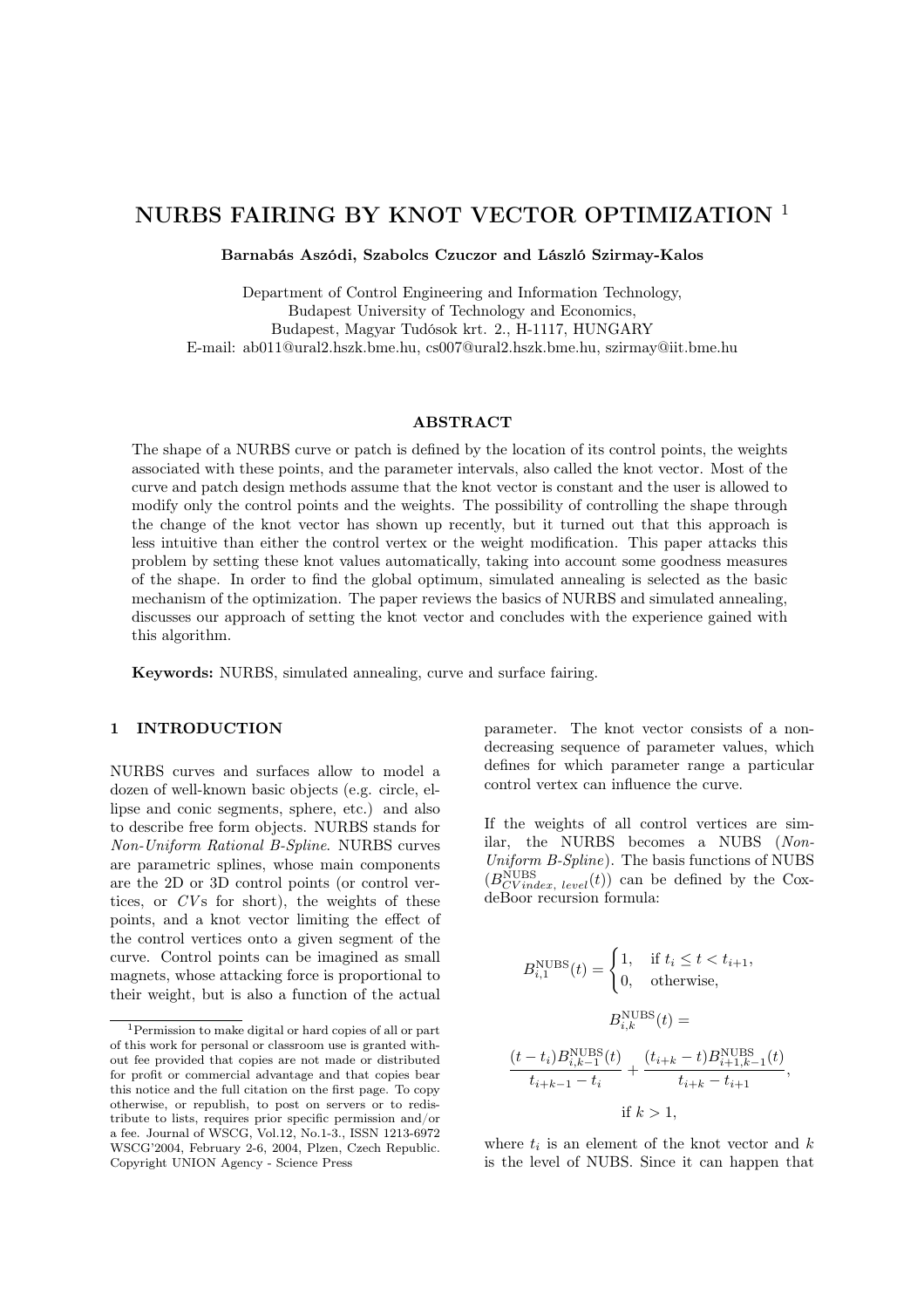subsequent knot values are identical, the recursion formula can result in 0/0, which should be replaced by 1 in the implementation.

Note that if the number of control vertices is  $n$ , then the number of weights is also  $n$ , but the number of knot values is  $n + K - 1$ , where K is the level of the curve. In the active range of the parameter domain, the NUBS basis functions sum up to 1. Thus a mechanical analogy can be given to NUBS. Masses of  $B_i(t)$  are placed at the control points, and the center of mass is the curve point for this parameter.

When we associate an additional scaling of these masses, called the weights and denoted by  $w_i$ , we can define the NURBS curve. Using the same center of mass analogy, the point on the NURBS curve for a given parameter  $t$  is obtained as:

$$
\vec{r}(t) = \frac{\sum_{i=0}^{n-1} w_i B_i^{\text{NUBS}}(t) \cdot \vec{r_i}}{\sum_{j=0}^{n-1} w_j B_j^{\text{NUBS}}(t)} = \sum_{i=0}^{n-1} B_i^{\text{NURBS}}(t) \cdot \vec{r_i},
$$

where  $\vec{r}_i$  is an element of the array of control points  $(n$  is the number of elements). Here we talk about NURBS, thus the weights of CVs can be less or greater than 1.

In case of NURBS surfaces we have twodimensional arrays of CVs  $(\vec{r}_{ij})$  and weights  $(w_{ij})$ , whose size is  $m \cdot n$ . The basis functions of the surface is the product of two curve basis functions  $B_{i,k_u}^{\text{NUBS}}(u)$  and  $B_{j,k_v}^{\text{NUBS}}(v)$ , where  $k_u$  and  $k_v$ are the levels,  $u$  and  $v$  are the parameters of the patch in the two dimensions. The surface points can be calculated by the following formula:

$$
\vec{r}(u,v) = \frac{\sum_{i=0}^{n-1} \sum_{j=0}^{m-1} w_{ij} B_{ij}^{\text{NUBS}}(u,v) \cdot \vec{r}_{ij}}{\sum_{i=0}^{n-1} \sum_{j=0}^{m-1} w_{ij} B_{ij}^{\text{NUBS}}(u,v)} = \sum_{i=0}^{n-1} \sum_{j=0}^{m-1} B_{ij}^{\text{NURBS}}(u,v) \cdot \vec{r}_{ij}.
$$

In order to draw a NURBS curve (or patch), it is tessellated then the resulting line strip (or mesh) is rasterized. The tessellation process requires the calculation of curve (or surface) points for a series of parameter values.

### 2 SHAPE CONTROL

The most obvious way of setting the shape of a NURBS curve is to place the control points, since the curve will approximate these control points. Changing the weights, we can make certain control points more important than the others. The curve will get closer to these more important points, while approximating others less accurately. If there are more control points than the degree of the curve, then only a subset of the control points affect the curve for a given parameter value. The set of these active control points change at certain parameter values, called knots. If the spline contains quadratic, or higher degree polynomials, then the curve only approximates the control points, and the knot vector also affects the shape.

The control points are responsible for the global shape control, since they have large scale effects. The modification of the weights has less influence, because the curve will always be in the convex hull of the active control points. Changing the knot value also has a similar limited effect, thus it can only be used to fine tune the curve. However, the dependence of the shape on the knot vector is much less intuitive than on the control vertices or on the weights. This is why most of the design methods do not allow the user to alter the knot vector directly, and set it to a default value.

For example a fourth level NURBS curve (whose basis function's degree is three) with six CVs has usually the following knot vector:

$$
\{0,0,0,0,1,2,3,3,3,3\}.
$$

In this case there are multiple knot values at the beginning and at the end of the curve, making the curve go through the first and the last control vertices.

However, setting the knot vector in such way reduces the freedom of the designer, who would like to take advantage of the additional shape control of the knot vector modification. In [JH01], for example, it was proven that modifying a single, or a few knot values can be given an elegant geometric interpretation. However, when many, or all values are controlled simultaneously, this easy to understand behavior disappears. Thus we believe that the additional control mechanism given by the knot values can be exploited only by numeric techniques, which require just indirect input from the user. For example, the user can set general criteria what he expects from the curve, and a numeric algorithm finds the appropriate knot values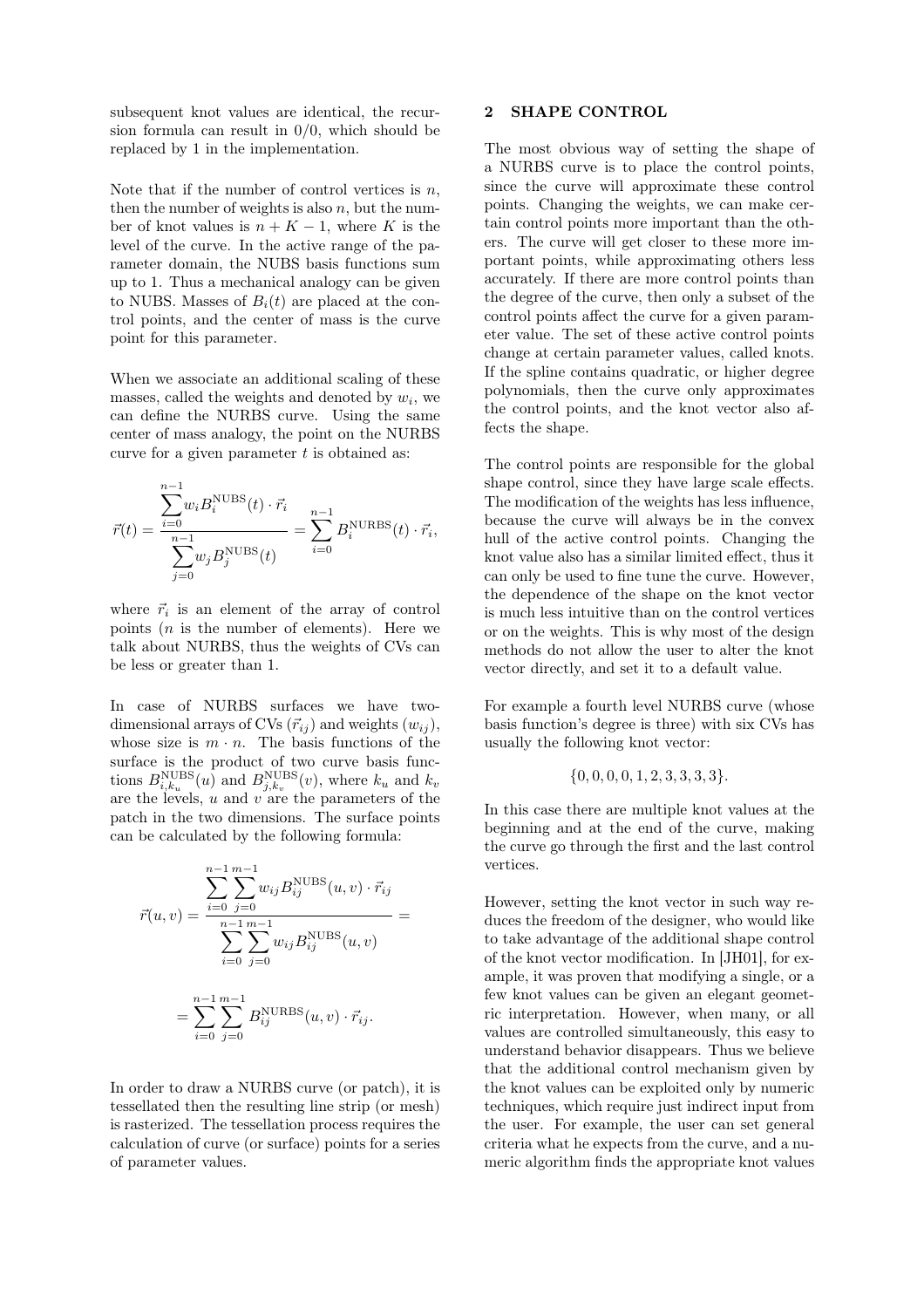automatically. Since the dependence of the shape properties on the large dimensional knot vector is non linear and is usually not even available in a simple algebraic form, we have to use an optimization procedure that can cope with this problem. Particularly, this optimization can have many local minima, from which the optimization is expected to select the global minimum.

The effect and the appropriate definition of the knot vector have already been considered by several researchers. The parametrization problem has been studied extensively in [Hos98, SKH98]. Authors usually treated the placement of the knot vector not as an optimization problem, but as a geometric one [JH01, Pie89, FS90]. The optimization aspect has show up in [LGM93], and [MRV95, RMV97, RA03, GB03] proposed genetic algorithms for the solution. Our approach also attacks the parametrization by optimization but we apply simulated annealing.

In the next section, we review the possible goodness measures that can be selected as an optimization goal function, then in section 4, the simulated annealing algorithm is presented, finally we detail our algorithm to find the knot values with simulated annealing.

### 3 NURBS QUALITY METRICS

In order to set the knot vector in an "optimal way", we need a quality or goodness measure that can rank different curves or patches. In this section we define two possible criteria for curves and patches respectively, the curvature integral and the distance from a specified point. On the other hand, we should emphasize that the optimization procedure works with other quality measures as well (e.g. length  $\int |d\vec{r}(t)/dt| dt$ , approximated length  $\int |d\vec{r}(t)/dt|^2 dt$ , approximated total curvature  $\int |d^2 \vec{r}(t)/dt^2|^2 dt$ , the elastic energy, etc. [GB03]).

#### 3.1 Curvature integral

The *total curvature* is the integral of the *curvature*[Wei03] along the NURBS curve, which can be computed as

$$
\Phi = \int_{t_{start}}^{t_{end}} |d\alpha| \ dt \ ,
$$

where  $d\alpha$  is the angular deviation of two infinitely small neighboring pieces of the curve around  $t$  (see Figure 1), and the integration domain is the union of the intervals where the basis functions sum up to 1. Using multiple knots at the beginning and at the end, and placing other knots uniformly at unit distances, we set  $t_{start} = 0$  and  $t_{end} = n - K + 1$ . The curvature value  $\Phi$  describes how wavy the curve is. In curve design we usually intend to minimize the oscillation of the curve, thus the curvature integral should be minimized.



Figure 1: Angular deviation  $(d\alpha)$  of two infinitely small consecutive pieces of a tessellated curve

The curvature integral can be approximated by a discrete sum if the NURBS curve is tessellated:

$$
\Phi = \sum_{\substack{t_{start} < t < t_{end} \\ \Delta t = 0.1}} |\Delta \alpha_t| \cdot \Delta t \;,
$$

where

$$
\tan \Delta \alpha_t = \frac{\sin \Delta \alpha_t}{\cos \Delta \alpha_t} = \frac{|\vec{g}_{t, last} \times \vec{g}_{t, next}|}{\vec{g}_{t, last} \cdot \vec{g}_{t, next}}
$$

,

and  $\vec{g}_{t,last}$  and  $\vec{g}_{t,next}$  are the tangent unit vectors of the curve before and after the tessellated point  $(\text{at the actual } t)$ :

$$
\vec{g}_{t, last} = \frac{\vec{r}_t - \vec{r}_{t-\Delta t}}{|\vec{r}_t - \vec{r}_{t-\Delta t}|} \quad \text{and} \quad \vec{g}_{t, next} = \frac{\vec{r}_{t+\Delta t} - \vec{r}_t}{|\vec{r}_{t+\Delta t} - \vec{r}_t|}.
$$

Working with the normal vectors, we can calculate a curvature integral for a NURBS patch. Let us examine the change of the normal vector as we move infinitesimally along the two isoparametric curves of the patch. Suppose that the normal vector is rotated by  $d\alpha$  if parameter u is modified by du, and by  $d\beta$  when parameter v is increased by dv. Notice that we cannot multiply these angles, because the flatness of either direction would set the whole integral to zero (see Figure 2). To avoid this, we average them to characterize the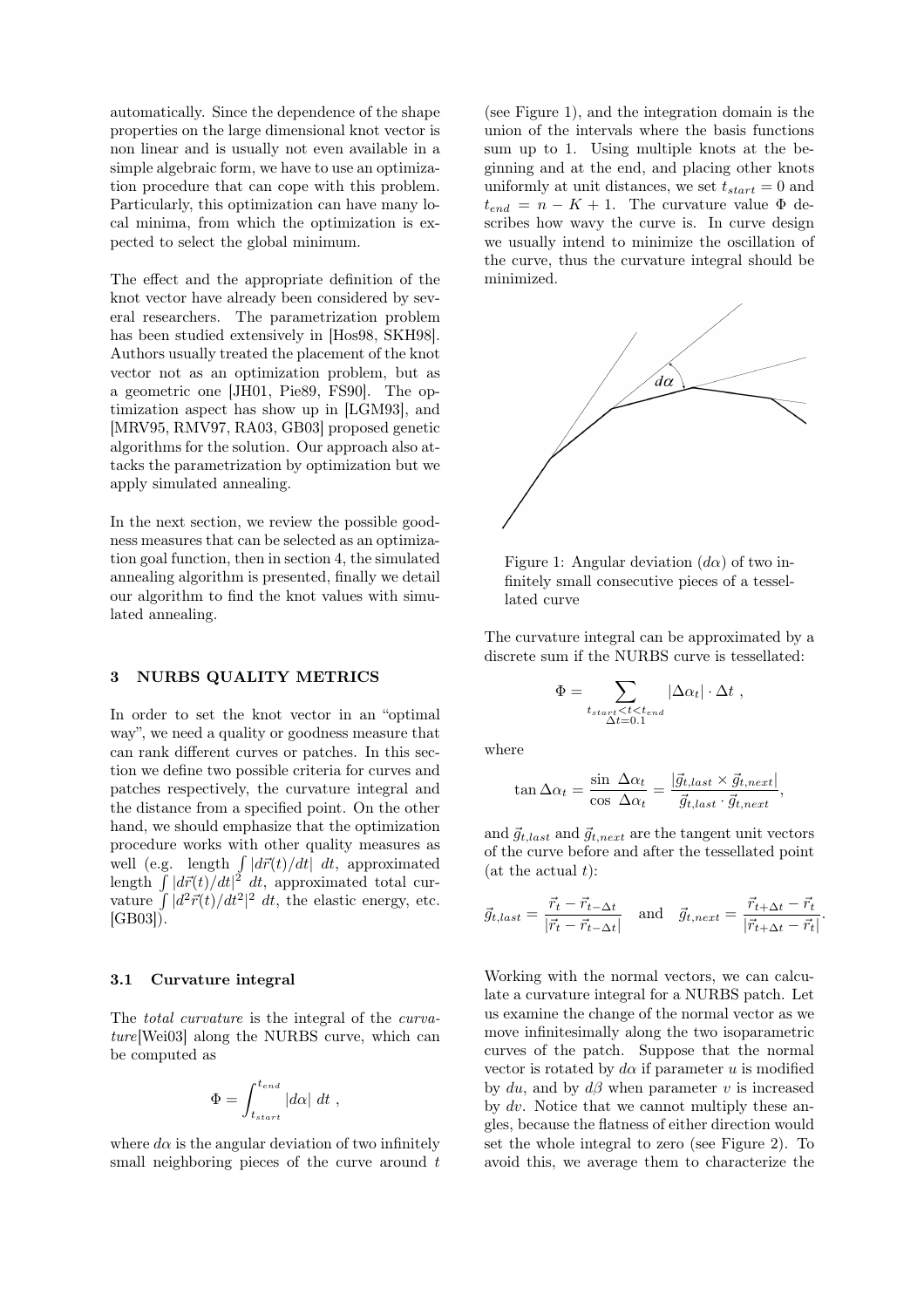curvature of a parametric surface:

$$
\Psi = \int_{v_{start}}^{v_{end}} \int_{u_{start}}^{u_{end}} \frac{|d\alpha| + |d\beta|}{2} du dv . \quad (1)
$$

Note that this formula is just an approximation of the surface curvatures usually used in mathematics. The most popular surface curvature in differential geometry is the *mean curvature*[Wei03], which is the average of the principal curvatures, i.e. the minimum and the maximum of normal curvatures. This means that our approximation gives back the mean curvature if the tangent directions of isoparametric lines are the principal directions (i.e. the directions where the normal curvatures are minimum and maximum). The reason of not using the mean curvature is that our  $\Psi$  measure (equation 1) is much simpler to compute, but also characterizes the bumpiness of the surface, thus will result in similar optimal configuration as if we used the integrand of the mean curvature.



Figure 2: A NURBS patch with one dimensional flatness. (The small sticks on the surface are the normal vectors of the facets.) Along parameter u we have zero curvature.

#### 3.2 Distance from a specified point

The distance from a user specified point  $\vec{p}$ , defined as

$$
\min_t |\vec{p} - \vec{r}(t)|
$$

is a quality measure that can be intuitively interpreted and applied by the designer. The user specifies the point and wants the curve to pass this point as closely as possible. In this case the knot vector should be found to minimize this distance. When we calculate this distance for a given knot vector, an approximation of the distance function is evaluated. The curve is tessellated, and the distance is estimated by the minimum distance from the vertices of the generated line

strip or mesh. If the tessellation is not fine, the calculation can be less accurate (see Figure 3).



Figure 3: Distance (d) from a specified point  $(P)$ 

# 4 OPTIMIZATION PROCESS: SIMU-LATED ANNEALING

The optimization process tries to find a knot vector for which the quality of the curve or patch is optimum. We have to take into account that this is a large dimensional, non-linear optimization, with many local minima and maxima. If we used some greedy optimization method, then we would end up in a local optimum. On the other hand, the function to be optimized is not available in a simple algebraic form, but we can only evaluate it at certain points using numeric approximation.

Such hard optimization problems can be successfully attacked by the simulated annealing algorithm, which is based on the metaphor of the cooling process of a material composed by particles. If the absolute temperature is  $T$ , then the probability that a particle is at energy level  $E$  is proportional to  $\exp(-E/kT)$ , where k is the Boltzmann constant. At the beginning of the cooling process the temperature is high, and the particles can reach high energy states easily. When cooling starts, the particles should find lower energy states. Since even at lower temperatures, a particle can have higher energy with a small probability, we give the particles the chance to jump over local minima. The particles finally find the optimal, i.e. the lowest energy state.

Note that due to accepting higher energy states, such an algorithm would never converge for a given temperature. To force convergence, the temperature should be decreased in subsequent iteration steps.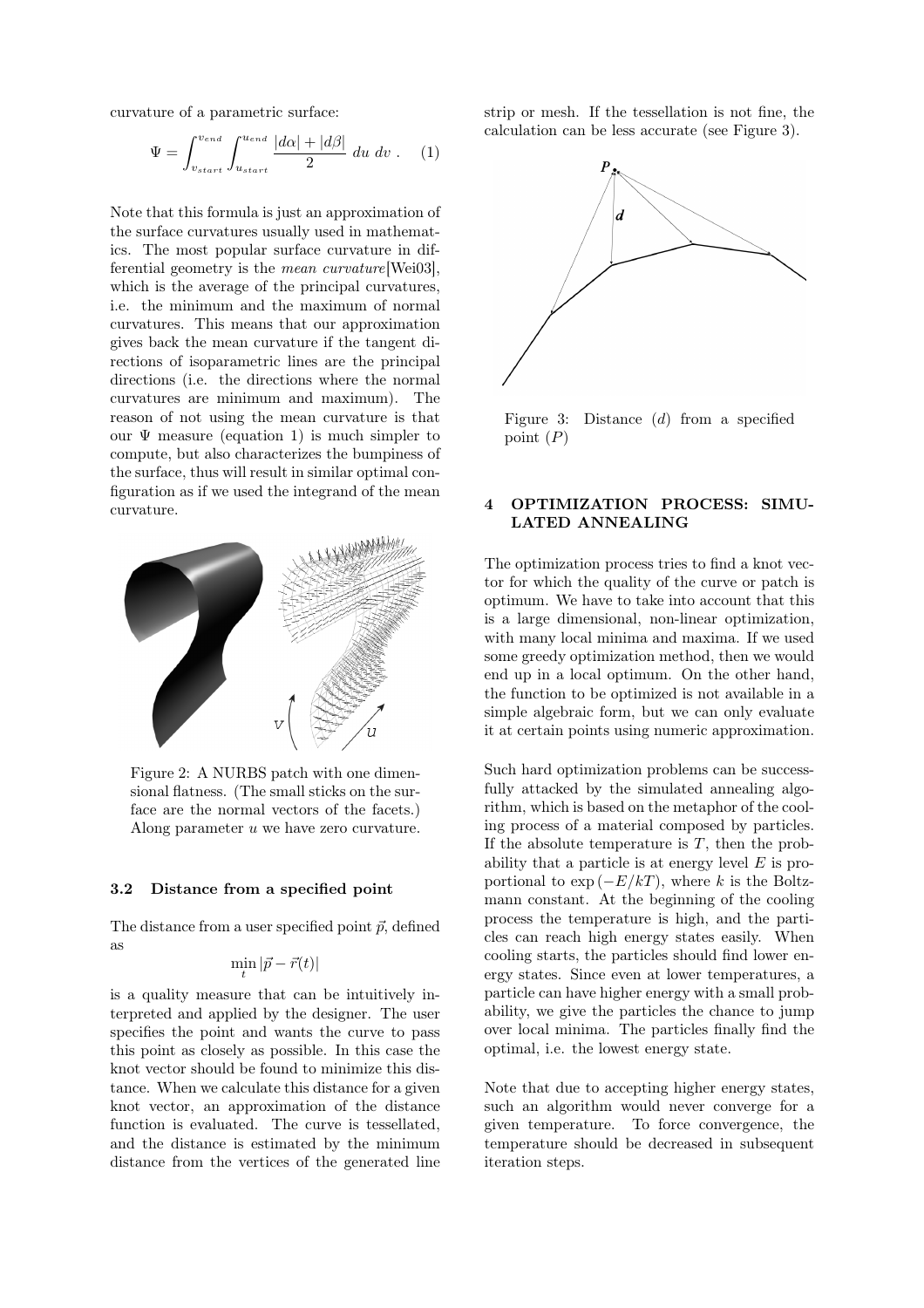When it comes to optimizing the knot values, the particle states, the temperature and the Boltzmann constant should be translated to the actual terms of our geometric problem. The actual state of the particles will be the actual knot vector, and the energy is an appropriate quality measure of the resulting curve, e.g. the curvature integral. The initial temperature and the Boltzmann constant should be selected to set the acceptance probability to about 80% at the beginning of the algorithm.

In order to vary the state randomly proportional to  $\exp(-E/kT)$ , Metropolis sampling is used [MRR+53, SK99]. Based on the actual state, it selects a new random, tentative state in the neighborhood of the actual state. The tentative state can be imagined as a small perturbation of the actual state. Then the algorithm compares the energy of the tentative and the actual states. If the tentative state has lower energy, than it is accepted as the new next state. On the other hand, if the tentative state has higher energy, it might still be accepted randomly, with probability  $\exp(-\Delta E/kT)$ , where  $\Delta E$  is the energy increase. Such sampling would asymptotically sample a state with a probability proportional to  $\exp(-E/kT)$ .

# 5 SHAPE CONTROL BY OPTIMIZING THE KNOT VECTOR

In this section we put the steps of the previous section together and discuss how the knot vector can be optimized. We start with a NURBS curve whose CVs and weights are known, and which has the default knot vector (the knots are placed at unit intervals).

In each step of the Metropolis iteration the knot values are perturbed a little. In our implementation we allow a knot value to go at most distance 0.5 from its default setting, thus the order of knot values can never change.

Before we get the elements in random order and start perturbing them, we measure the specified NURBS property defined in section 3, and consider it as the energy of the actual curve. After perturbing the elements we compare the actual value of the energy with the original one. If this energy is lower, we keep this new knot vector. If the new energy is higher, i.e. new property is worse than the original one, then we keep the new configuration only with a calculated probability. We can formalize this decision in a very simple way: let us generate a pseudo-random number between 0 and 1. If this value is less then the calculated probability, we are lucky and keep the new settings. Otherwise we throw them away.

We gradually decrease the temperature giving smaller chance to increase the energy. If the cooling speed is low, then the algorithm will need a long time to converge. On the other hand, if the cooling is fast, the algorithm can miss the global minimum and end up in a local minimum. However, the quality of the NURBS could still be much better in this local minimum than at the beginning of the process. The optimization process is summarized in the following code:

Set the knot vector  $t$ [] to its default; Set temperature  $T$  and Boltzmann constant  $k$ : repeat

repeat // *Metropolis* perturb  $t$ [] randomly to obtain  $\text{true}$ [];  $\Delta E = \Phi(tnew||) - \Phi(t||);$  $P = \min\{1, \exp(-\Delta E/kT)\};$ if  $(\text{random}() < P) t[] = \text{tnew}$ ; until (equilibrium); decrease T; until  $(T > Tmin)$ ; return  $t$ ];

The Metropolis sampling generates samples with the required probability only in an asymptotic state, that is why we have to iterate until "equilibrium". Unfortunately, it is not easy to decide when we reached that state. In practice, the number of Metropolis iterations equals to 5–10 times the number of elements in the knot vector. On the other hand, if the cooling is slow, then the probability distribution changes slowly, thus it is enough to iterate only once in the Metropolis loop.

# 6 IMPLEMENTATION

We have implemented the presented algorithms in C++ using OpenGL graphics support. Example snapshots of the application are shown in Figures 4 and 5.

Figure 4 shows the CVs of the NURBS curve as big black triangles and the border of curve segments as smaller black rectangles. The progress of the curve can also be seen by the trajectories of the curve. In Figure 5 the black triangles indicate the CVs of the patch.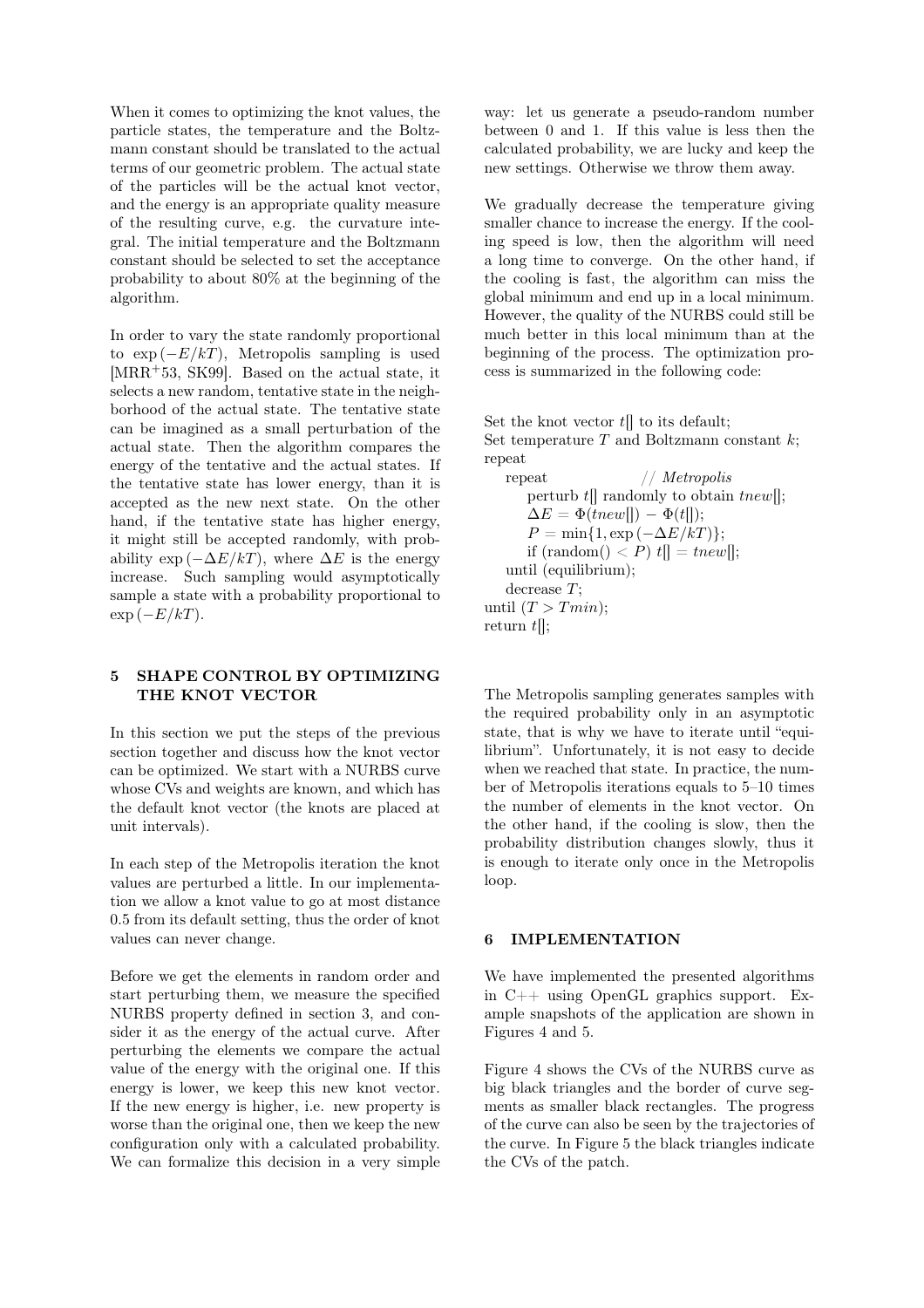

Figure 4: A snapshot of the curve optimization program



Figure 5: A snapshot of the surface optimization application

# 7 RESULTS

We have made tests on four different NURBS curves (see Figure 6) and four different NURBS patches (see Figure 7). Table 1 shows the results. The second column contains the original value of curvature integrals. In the third column the improved (iterated) values can be seen, and the last column shows the number of iteration cycles.

The cooling speed and minimum temperature Tmin have been set empirically to obtain globally optimal results with very high probability. Thus the cooling speed was low (see section 5), the temperature was multiplied by 0.999 in each iteration step. We have set the minimum temperature to guarantee that the found solution does not change practically (it changes only with a very small probability). These explain why we needed so many iteration steps (Table 1) to reach the supposed global minimum. These iteration numbers correspond to acceptable running times in curve optimization, but the surface optimization is too slow for interactive applications. For example, on an AMD Athlon 1.4 GHz computer the time of 1000 iteration steps to fair a  $7\times7$  patch using tessellation factor 5 took approximately 4 minutes. If we use fast annealing, the possibility of reaching a local minimum increases, but we can still expect significant improvements in the surface quality.

| Name   | Original | Improved | Iteration steps |
|--------|----------|----------|-----------------|
| Wave   | 408.83   | 352.42   | 12000           |
| Helix  | 841.33   | 833.90   | 10000           |
| Gauss  | 280.46   | 267.50   | 11000           |
| Circle | 344.26   | 333.96   | 13000           |

Table 1: Results of measuring the curvature integral of different types of NURBS curves

| Name           | Original | Improved | Iteration steps |
|----------------|----------|----------|-----------------|
| Gauss          | 7109.1   | 6867.1   | 6000            |
| Rugby          | 9480.9   | 9205.0   | 7000            |
| <i>Terrain</i> | 13564.3  | 12799.9  | 5200            |
| Cloth.         | 5464.0   | 5433.7   | 3200            |

Table 2: Results of measuring the curvature integral of different types of NURBS patches

#### 8 CONCLUSIONS AND FUTURE WORK

The results prove that optimizing the elements of the knot vector of a NURBS can improve the curve, thus this technique is feasible. The simulated annealing process was found to be efficient to solve this optimization problem. We have concluded that even with higher cooling speeds, when there is no guarantee that the global optimum is obtained, significant fairing can be achieved quickly.

When extending the idea to patches, we concluded that this optimization is less powerful than for curves. This can be explained by the fact that the two dimensional parametrization leaves smaller freedom for the knot vector to affect the shape of the surface. On the other hand, the simulated annealing gets less effective when the dimension of the search domain is increased. In the future we intend to attack this problem by allowing the annealing process to proceed only in a lower dimensional sub-space at a time. According to the first experiments, this can improve the robustness and the speed considerably.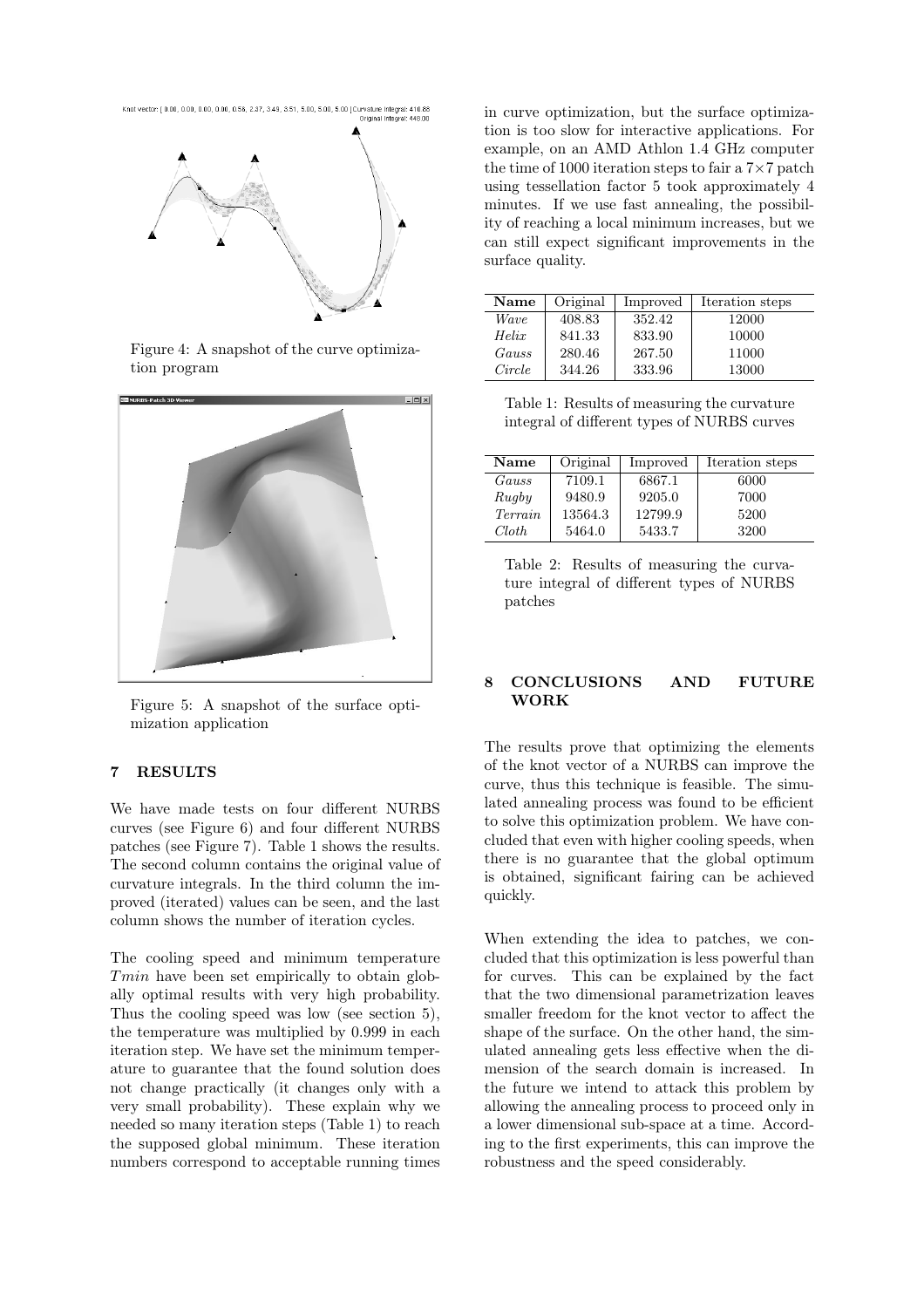

Figure 6: Tested NURBS curves: Wave (top left), Helix (top right), Gauss (bottom left), Circle (bottom right). We show the curves with grey color before the iteration process, and with black color after the iteration process.

### 9 ACKNOWLEDGEMENT

This work has been supported by the National Scientific Research Fund (OTKA ref. No.: T042735), IKTA ref. No.: 00159/2002, the Bolyai Scholarship and the Slovene-Hungarian Fund.

#### REFERENCES

- [FS90] G. Farin and N. Sapidis. Automatic fairing algorithm for B-spline curves. *Computer-Aided Design*, 22(2):121–129, 1990.
- [GB03] R. Goldenthal and M. Bercovier. Spline curve approximation and design by optimal control over the knots using genetic algorithms. In *EROGEN*, 2003.
- [Hos98] J. Hoschek. Intrinsic parameterization for approximation. *Computer Aided Geometric Design*, 5:27–31, 1998.
- [JH01] I. Juhász and M. Hoffmann. The effect of knot modifications on the shape of B-

spline curves. *Journal for Geometry and Graphics*, 5:111–119, 2001.

- [LGM93] P. Laurent-Gengoux and M. Mekhilef. Optimization of a NURBS representation. *Computer-Aided Design*, 25(11):699–710, 1993.
- [MRR<sup>+</sup>53] N. Metropolis, A. Rosenbluth, M. Rosenbluth, A. Teller, and E. Teller. Equations of state calculations by fast computing machines. *Journal of Chemical Physics*, 21:1087–1091, 1953.
- [MRV95] A. Márkus, G. Renner, and J. Váncza. Genetic algorithms in free form curve design. In *Mathematical Methods for Curves and Surfaces*, pages 343–354, 1995.
- [Pie89] L. Piegl. Modifying the shape of rational B-splines. *Computer-Aided Design*, 21:509– 518, 1989.
- [RA03] G. Renner and Ekárt A. Genetic algorithms in computer aided design. *Computer Aided Design*, 35:709–726, 2003.